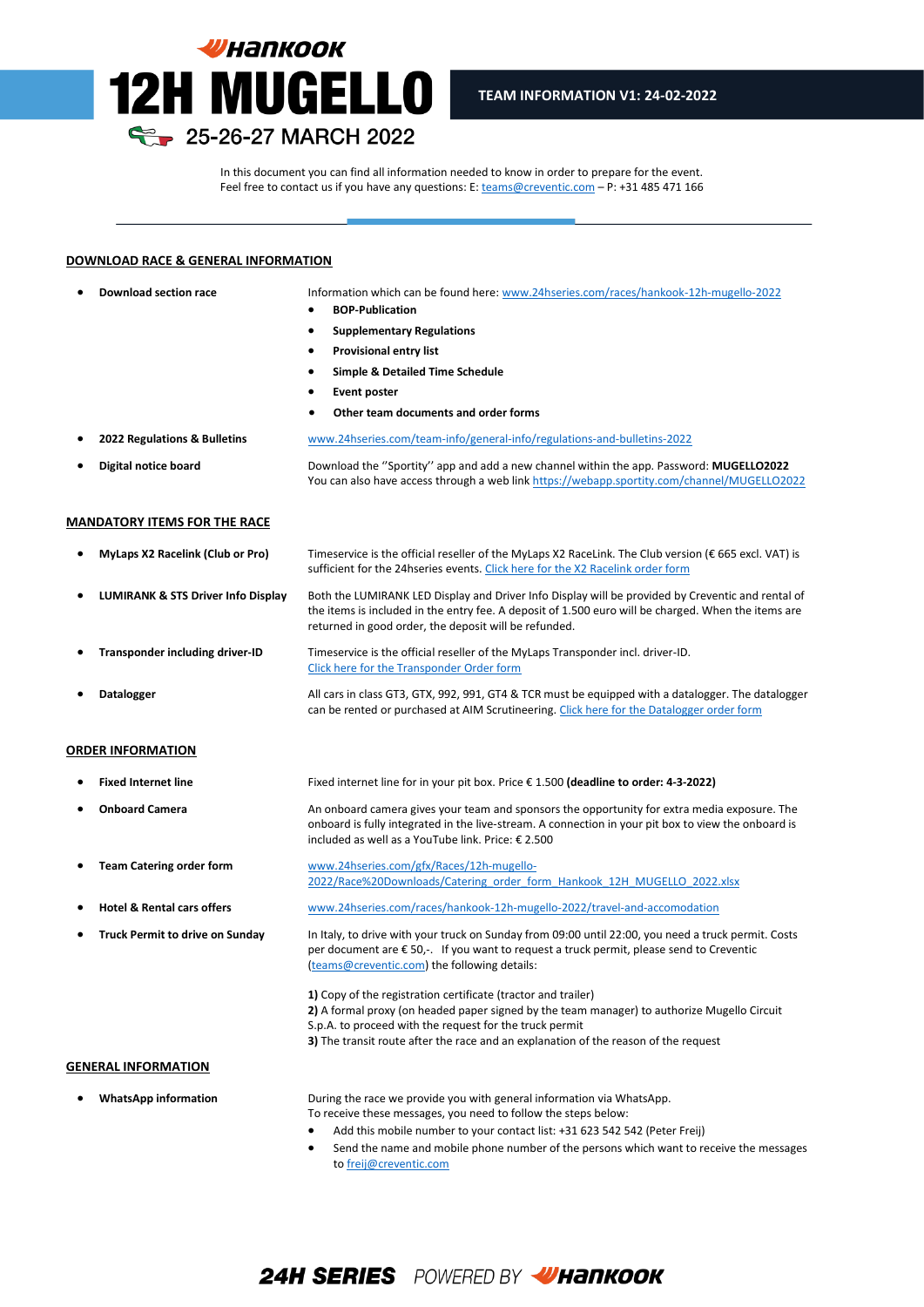

## **EVENT INFORMATION**

|   | <b>Split Race</b>                       | Split 12-hour race with parc ferme (working on the car is not allowed)                                                                                                                                                                                                                |
|---|-----------------------------------------|---------------------------------------------------------------------------------------------------------------------------------------------------------------------------------------------------------------------------------------------------------------------------------------|
|   | <b>New Qualifying structure</b>         | Three drivers per car will be involved in the qualifying session and the average lap time will be used<br>as the set qualifying time. The qualifying sessions are separated in 2 groups:<br>Group 1 = TC, TCX, TCR & GT4 and Group 2 = 991, 992, GTX & GT3                            |
|   |                                         | · Although GT4 runs in group 1; Pole position of TCE-Division remains the fastest TCE Car.<br>· To see your preferred classes on the live-timing screen, this can be selected in the live timing via a dropdown menu                                                                  |
|   |                                         | <u>As described in the Supplementary Regulations:</u><br>AM-Driver first qualifying session: the first driver of the first qualifying session must be an AM<br>driver. The driver of the 2 <sup>nd</sup> and 3 <sup>rd</sup> session remains free.                                    |
|   |                                         | <b>Refuelling qualifying sessions:</b> it is NOT allowed to refuel the car during any qualifying sessions. The<br>refuelling station will be open till the first qualifying session starts (cars already in the queue /<br>waiting line at refuelling are allowed to refuel the car). |
|   |                                         | Tyres: for clarification: according to art. 22.2 of Chapter I of the Sporting & Technical Regulations,<br>the number of tyres is not restricted.                                                                                                                                      |
|   | <b>Revised Pit Stop regulations</b>     | From Mugello onwards, the following personnel is allowed during pit stops:                                                                                                                                                                                                            |
|   |                                         | For the GT-Division (change in no. of mechanics):<br>$\cdot$ 1x Lollypop man<br>· 1x Window cleaner<br>· 2x Driver Assist (green vest)<br>$\cdot$ 4x Mechanic (yellow vest) – The maximum of 2 wheel guns remains unchanged                                                           |
|   |                                         | For the TCE-Division (remains unchanged):<br>٠                                                                                                                                                                                                                                        |
|   |                                         | · 1x Lollypop man                                                                                                                                                                                                                                                                     |
|   |                                         | ⋅ 1x Window cleaner                                                                                                                                                                                                                                                                   |
|   |                                         | · 2x Driver Assist (green vest)<br>· 2x Mechanic (yellow vest)                                                                                                                                                                                                                        |
|   | Class 992 extra podium for 992-AM       | Although, there will be one 992 class (992-PRO & 992-AM combined); additional to the 992 podium,<br>there will also be a podium for 992-AM teams.                                                                                                                                     |
| ٠ | <b>Track Day Sessions Wednesday</b>     | On Wednesday 23 March, two Track Day Sessions take place of 4 hours each.<br>These sessions are not included in any package and need to be booked separately.<br>Price per session is $€$ 2.250,- (excluding fuel)<br>Price fuel per session: € 500,- (optional)                      |
|   |                                         | $\cdot$ Driving on Hankook tyres from C&R Motorsport gives you $\epsilon$ 125,- discount per session<br>· Price 1 session (4 hours) includes 10 Wednesday lunch tickets<br>· Price 2 sessions (8 hours) includes 10 Wednesday lunch & dinner tickets                                  |
|   |                                         | It is allowed to start in the Track Day sessions with an instructor as a passenger, given he/she is<br>wearing fully homologated protective gear and is holder of a valid racing license.                                                                                             |
|   | <b>Unofficial Private Test Thursday</b> | On Thursday 24 March, two unofficial private test sessions take place of 3 hours each.<br>One session is included in the medium package and both sessions in the complete package.                                                                                                    |
|   |                                         | It is allowed to start in the Unofficial test sessions with an instructor as a passenger, given he/she is<br>wearing fully homologated protective gear and is holder of a valid racing license.                                                                                       |
|   | <b>Administrative check</b>             | All drivers which join the 24hseries for the first time in 2022 needs to submit their details via an<br>online link: The entry details can be submitted here                                                                                                                          |
|   | <b>Refuelling</b>                       | The refuelling area is located at the beginning of the pit lane. The refuelling pumps are on the<br>RIGHT-hand-side of the cars.                                                                                                                                                      |
|   | Media                                   | Media accreditations can be made here: https://www.24hseries.com/accreditation                                                                                                                                                                                                        |
|   | <b>Support Series</b>                   | We are happy to announce that the following support series will join our event in Mugello:<br>FX1 Series & FX2 Series<br>٠<br><b>ATCC</b><br>$\bullet$                                                                                                                                |
|   |                                         | <b>FX Pro Series</b><br>$\bullet$                                                                                                                                                                                                                                                     |
|   |                                         | <b>Thunder Euro Series</b><br>٠                                                                                                                                                                                                                                                       |

l

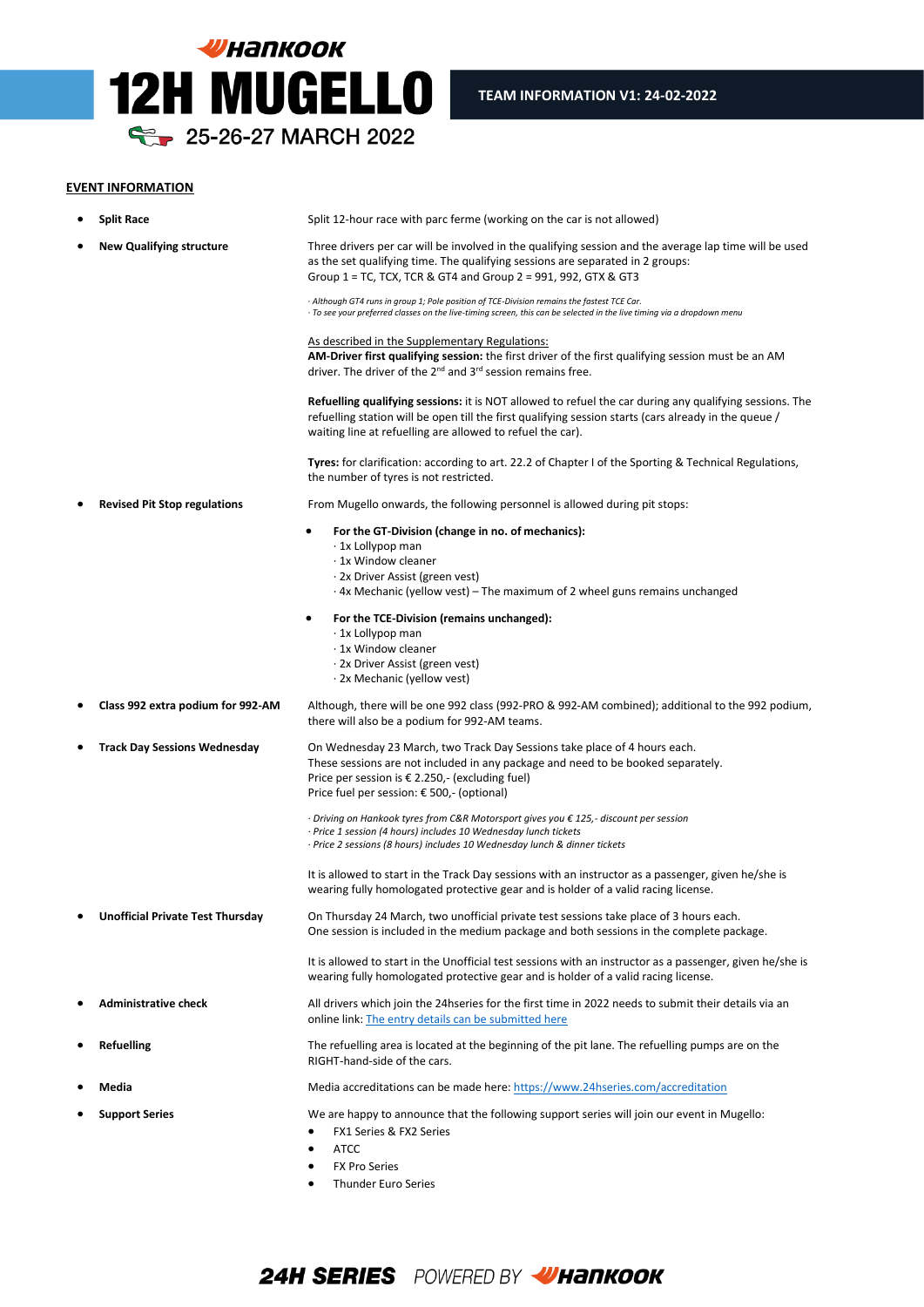

## **COVID-19 / ACCREDITATION**

Information about access requirements and covid regulations will follow soon. Please make sure to always check the latest travel regulations on the official website[: https://infocovid.viaggiaresicuri.it/index\\_en.html](https://infocovid.viaggiaresicuri.it/index_en.html)

l

| <b>COVID-19 Protocol</b>                | TRA        |
|-----------------------------------------|------------|
| <b>Maximum number of crew members</b>   | TRA        |
| <b>Access requirements circuit</b>      | <b>TBA</b> |
| <b>Face mask</b>                        | <b>TBA</b> |
| <b>COVID-19 Test for trip back home</b> | TBA        |

## **SCRUTINEERING & TECHNICAL INFORMATION**

|           | <b>AIM Datalogger</b>           | For classes GT3, GT4, 992, 991 and TCR, please make sure you have to correct AIM datalogger (Evo5<br>or Evo4). Click here for the Datalogger order form                                                                                                                                      |
|-----------|---------------------------------|----------------------------------------------------------------------------------------------------------------------------------------------------------------------------------------------------------------------------------------------------------------------------------------------|
| $\bullet$ | <b>BOP Class 991 &amp; 992</b>  | Applicable for 991 and 992 class: the BOP difference to balance the PRO & AM teams will be done<br>by fuel flow. The fuel flow of PRO teams will be automatically adjusted by the fuel pump. The PRO-<br>BOP will be 80%. Please note that the BOP in the official BOP-Publication is valid. |
|           | Exhaust GT3 & Porsche 991 & 992 | The following technical regulations are in force with immediate application (see Series Bulletin 01<br>for detailed regulations):<br><b>Class GT3</b> - Katalysator and silencer are mandatory<br>Class 991 & 992 - Exhaust with silencer mandatory                                          |
|           | Window net compulsory           | From Dubai onwards a window net is compulsory. The arm restraint is no longer allowed.                                                                                                                                                                                                       |
|           | <b>Checklist Scrutineering</b>  | www.24hseries.com/gfx/General Downloads/2022<br>Regulations/Checklist for Teams BEFORE coming to scrutineering version 26-01-2022.pdf                                                                                                                                                        |
|           | Scrutineering time slot per car | TBA                                                                                                                                                                                                                                                                                          |

## **HELMET, FHR-SYSTEM & CLOTHING REQUIREMENTS**

The Helmet, FHR-System & Clothing requirements for 24H SERIES 2022 **[can be found here.](https://www.24hseries.com/gfx/General%20Downloads/2022%20Regulations/Helmet_and_Hans_AND_Clothing_check_SERIES_2022_version_20-10-2021.pdf)**  If you are running a car in the GT3 class, please pay extra attention to the FIA Regulations below:

| $\bullet$ | GT3 Only: Helmet FIA Standard    | Drivers with a GT3 car must have a helmet with FIA standard 8860-2018 or 8860-2018-ABP.<br>Please note that other Helmet FIA Standards are NOT accepted for GT3 drivers.                   |
|-----------|----------------------------------|--------------------------------------------------------------------------------------------------------------------------------------------------------------------------------------------|
| $\bullet$ | <b>GT3 only: Driver Clothing</b> | For all GT3 drivers clothing: the new FIA 8856-2018 standard is mandatory per 1.1.2022 (FIA<br>Technical list no 74). Clothing with standard 8856-2000 is no longer valid after 31.12.2021 |

### **PIT BOX & PADDOCK INFORMATION**

| <b>Pit box &amp; Paddock allocation</b> | TBA                                                                                                                                                                                                                                                                                                                                     |
|-----------------------------------------|-----------------------------------------------------------------------------------------------------------------------------------------------------------------------------------------------------------------------------------------------------------------------------------------------------------------------------------------|
| Access to pit box                       | On the following days/times, teams will have access to the pit box and paddock:                                                                                                                                                                                                                                                         |
|                                         | $18:00 - 21:00$ (Track Day Teams only)<br>Tuesday 22 March                                                                                                                                                                                                                                                                              |
|                                         | Wednesday 23 March 17:00 - 20:00 (Regular access)<br>٠                                                                                                                                                                                                                                                                                  |
| Pit box preference                      | If you have a preference for your pit box (sharing with another team or an exclusive box), please let<br>us know latest 11 <sup>th</sup> of March. We will do our best to meet your preferences. The standard pit box<br>for all teams is 2-shared. Pit box measurements: 12 x 6 meter<br>Exclusive pit box is subject to availability. |
| Hospitality / trucks                    | If you bring a hospitality or more than 1 truck, please make sure to send Creventic the<br>measurements and information Latest 4 March 2022.                                                                                                                                                                                            |

# **24H SERIES** POWERED BY **VHANKOOK**